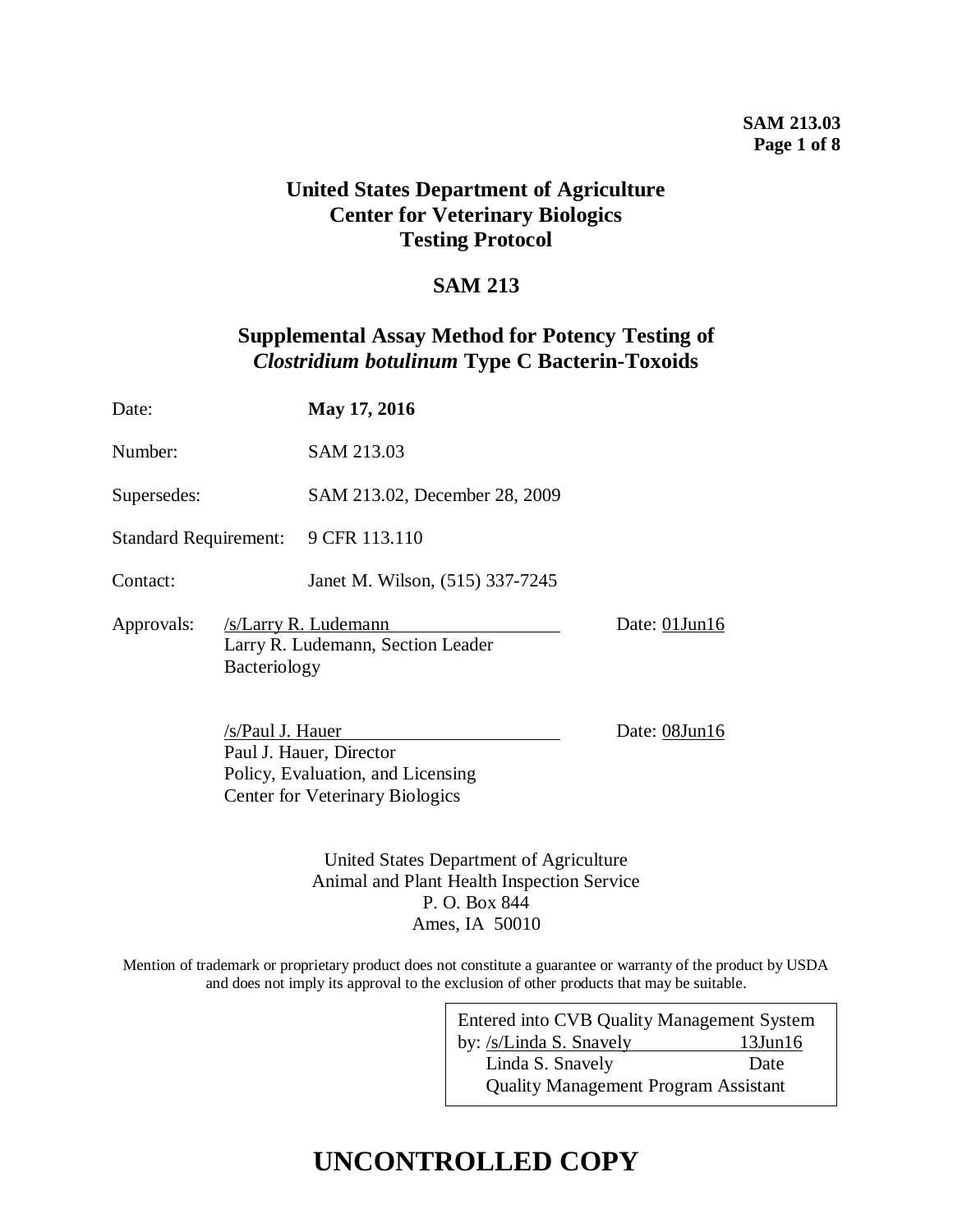#### **Table of Contents**

- **1. Introduction**
- **2. Materials**
	- **2.1 Equipment/instrumentation**
	- **2.2 Reagents/supplies**
	- **2.3 Test animals**
- **3. Preparation for the Test**
	- **3.1 Personnel qualifications/training**
	- **3.2 Selection and handling of test animals**
	- **3.3 Preparation of supplies**
	- **3.4 Preparation of reagents**
- **4. Performance of the Test**
	- **4.1 Vaccination**
	- **4.2 Challenge of immunity**
- **5. Interpretation of the Test Results**
- **6. Report of Test Results**
- **7. References**
- **8. Summary of Revisions**

**Appendix**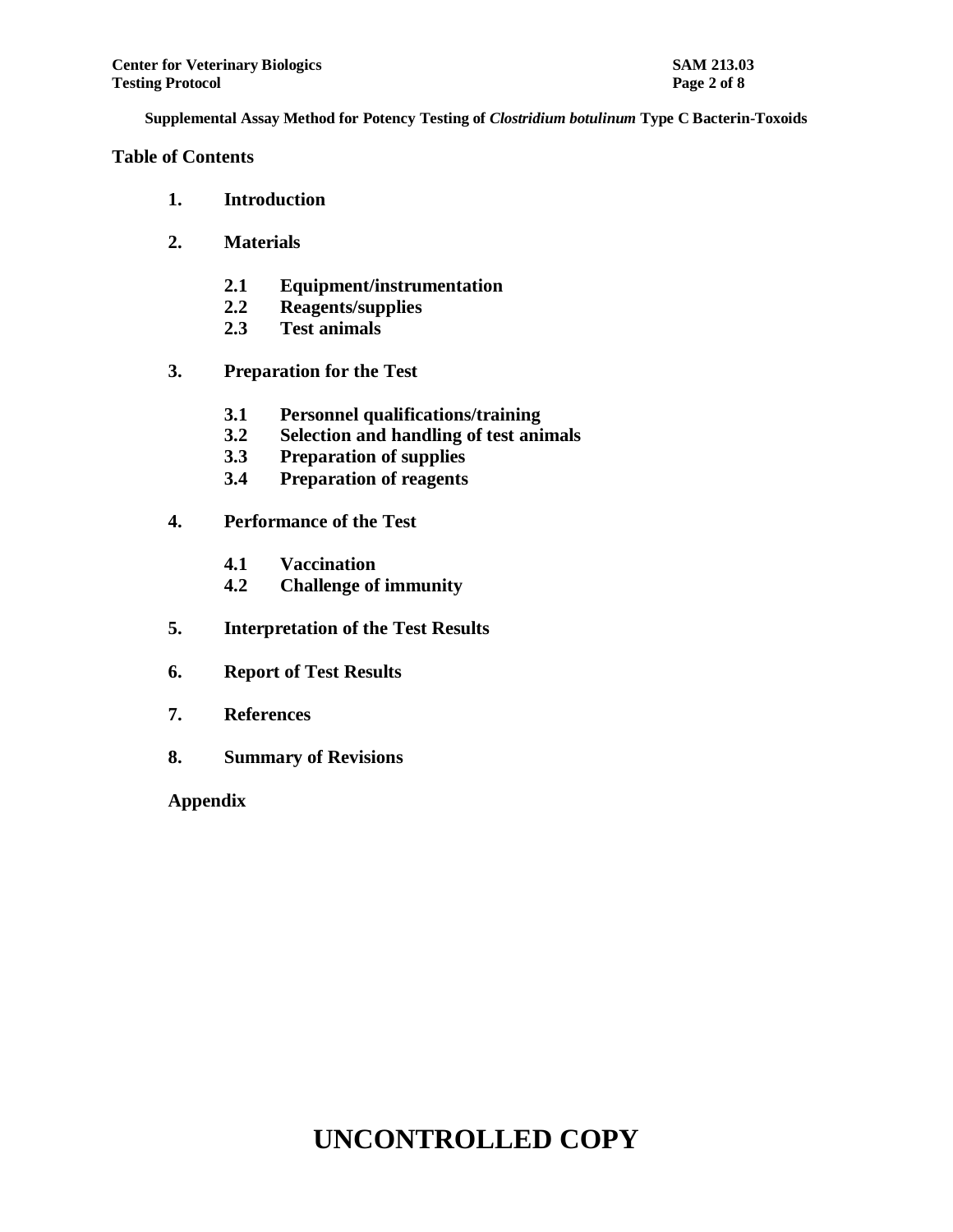#### **1. Introduction**

This Supplemental Assay Method (SAM) describes procedures for potency testing biological products containing *Clostridium botulinum* Type C antigen as prescribed in title 9, *Code of Federal Regulations* (9 CFR), part 113.110. Mink are vaccinated subcutaneously then challenged intraperitoneally 21 to 28 days later with a standard dose of *C. botulinum* Type C toxin.

## **2. Materials**

## **2.1 Equipment/instrumentation**

- **2.1.1** Vortex-type mixer
- **2.1.2** Refrigerator,  $2^{\circ}$   $7^{\circ}$ C
- **2.1.3** Freezer,  $-70^{\circ}$ C or lower

## **2.2 Reagents/supplies**

- **2.2.1** *C. botulinum* Type C toxin, IRP 583
- **2.2.2** Pipettes, 1-mL, 2-mL, 5-mL, 10-mL, and 25-mL
- **2.2.3** Syringes, needle-locking, 3-mL, and 5-mL
- **2.2.4** Needles, 23-gauge x 1-inch
- **2.2.5** Serum vials, 50-mL, with caps and seals
- **2.2.6** M/15 phosphate buffered physiological saline with 0.2% gelatin

## **2.3 Test animals**

**2.3.1** Mink, young adult, from the same source and similar age. Vaccinate a group of 5 mink for each product tested. Three additional mink are held as unvaccinated controls.

**2.3.2** Mice, 16-20 g, fifty mice are required to determine the LD<sub>50</sub> of the challenge inoculum. All mice must be from the same source colony.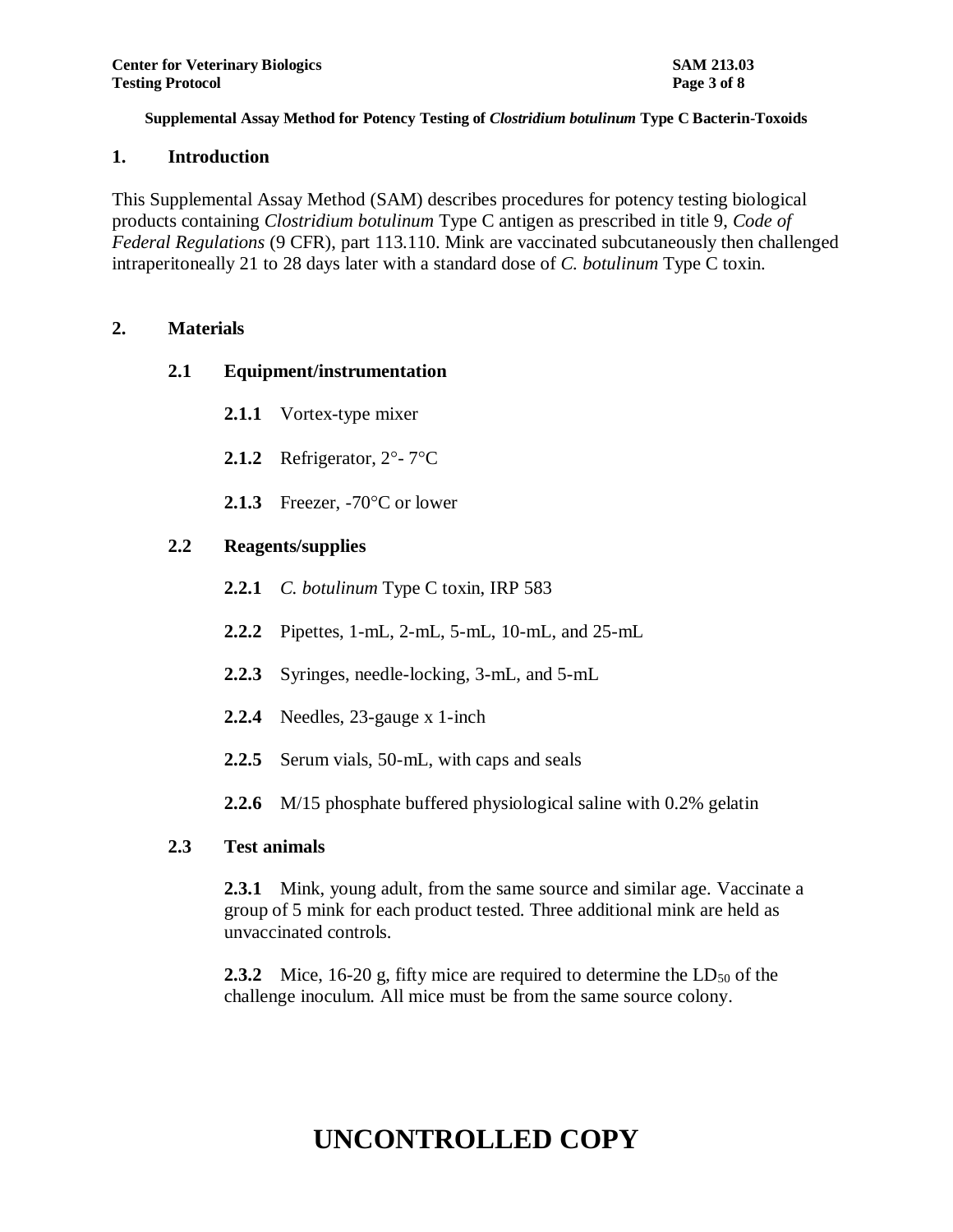#### **3. Preparation for the Test**

#### **3.1 Personnel qualifications/training**

Technical personnel need to have a working knowledge of the use of general laboratory chemicals, equipment, and glassware; and have specific training and experience in the safe handling of clostridial toxins. Personnel need specific training in the care and handling of laboratory animals.

## **3.2 Selection and handling of test animals**

- **3.2.1** Healthy, young adult mink are caged individually for the potency test.
- **3.2.2** Mink of either sex or any color may be selected.

**3.2.3** Susceptible mink are required. They must not have been vaccinated with any *C. botulinum* Type C-containing product.

## **3.3 Preparation of supplies**

- **3.3.1** Sterilize all glassware before use.
- **3.3.2** Use only sterile supplies (pipettes, syringes, needles, etc.).
- **3.3.3** Operate all equipment according to the manufacturers' instructions.

## **3.4 Preparation of reagents**

#### **3.4.1 M/15 phosphate buffered saline with 0.2% gelatin**

| NaCl                              | 8.5 g       |
|-----------------------------------|-------------|
| Gelatin                           | 2.0 g       |
| $M/15$ phosphate buffer at pH 7.4 | $1000.0$ mL |

## **Stock solution of M/15 KH2PO<sup>4</sup> (Solution A):**

Dissolve 9.072 grams of  $KH_2PO_4$  in one liter of distilled water.

## **Stock solution of M/15 Na2HPO<sup>4</sup> (Solution B):**

Dissolve 9.465 grams of  $Na<sub>2</sub>HPO<sub>4</sub>$  in one liter of distilled water.

One hundred ninety-two (192) milliliters of Solution A are mixed with 808 mL of Solution B to provide 1000 mL of M/15 phosphate buffer at pH 7.4.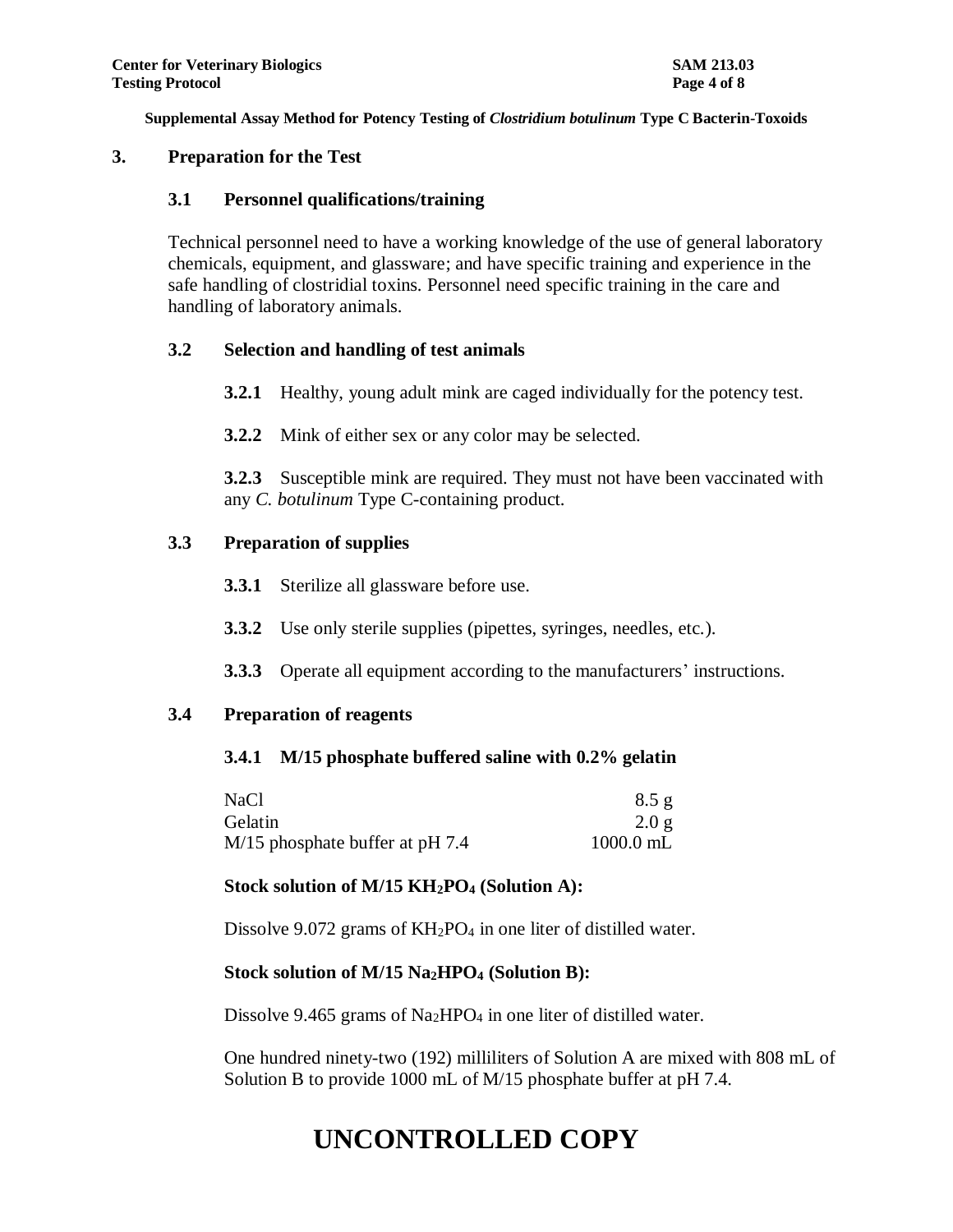Eight and one-half (8.5) grams of NaCl and 2 grams of gelatin are dissolved in the 1000 mL of M/15 phosphate buffer (pH 7.4). It is then autoclaved at  $\geq 121^{\circ}$ C for 30 minutes. Store at  $2^{\circ}$ -  $7^{\circ}$ C for up to 6 months.

#### **3.4.2** *C. botulinum* **Type C toxin**

*C. botulinum* Type C challenge toxin, IRP 583, is supplied by the Center for Veterinary Biologics (CVB). Each vial contains 1.3 mL. Vials may be combined to make sufficient quantity for each challenge. Store toxin vials at -70°C or colder.

#### **4. Performance of the Test**

#### **4.1 Vaccination**

Vaccinate the mink subcutaneously with the mink dose recommended on the label of the test serial final container using 5-mL sterile, disposable syringes with 23-gauge x 1-inch disposable needles.

## **4.2 Challenge of immunity**

**4.2.1** Challenge both vaccinated mink and unvaccinated control mink 21 to 28 days after the vaccination.

**4.2.2** Dilute *C. botulinum* Type C toxin, IRP 583, 1:10 in M/15 phosphate buffered saline with 0.2% gelatin. Prepare the dilution by adding 1 mL IRP 583 to 9 mL diluent. IRP 583 diluted 1:10 contains  $10^{4.0}$  mouse lethal dose fifty (LD<sub>50</sub>) per 0.5 mL.

**4.2.3** Inoculate the mink intraperitoneally with 0.5 mL of diluted IRP 583 using a 3-mL disposable syringe and 23-gauge x 1-inch needle.

**4.2.4** Immediately following the mink inoculations, the 1:10 toxin dilution is further diluted to the final toxin dilutions of 1:100,000, 1:200,000, 1:400,000, and 1:800,000 in M/15 phosphate buffered physiological saline with 0.2% gelatin (see **Appendix**). Inoculate intraperitoneally each of 10 mice with 0.5 mL of each final toxin dilution. In most tests, at least 9 of 10 mice inoculated with the 1:100,000 dilution will die within 7 days and at least 9 of 10 mice inoculated with the 1:800,000 dilution will survive for 7 days.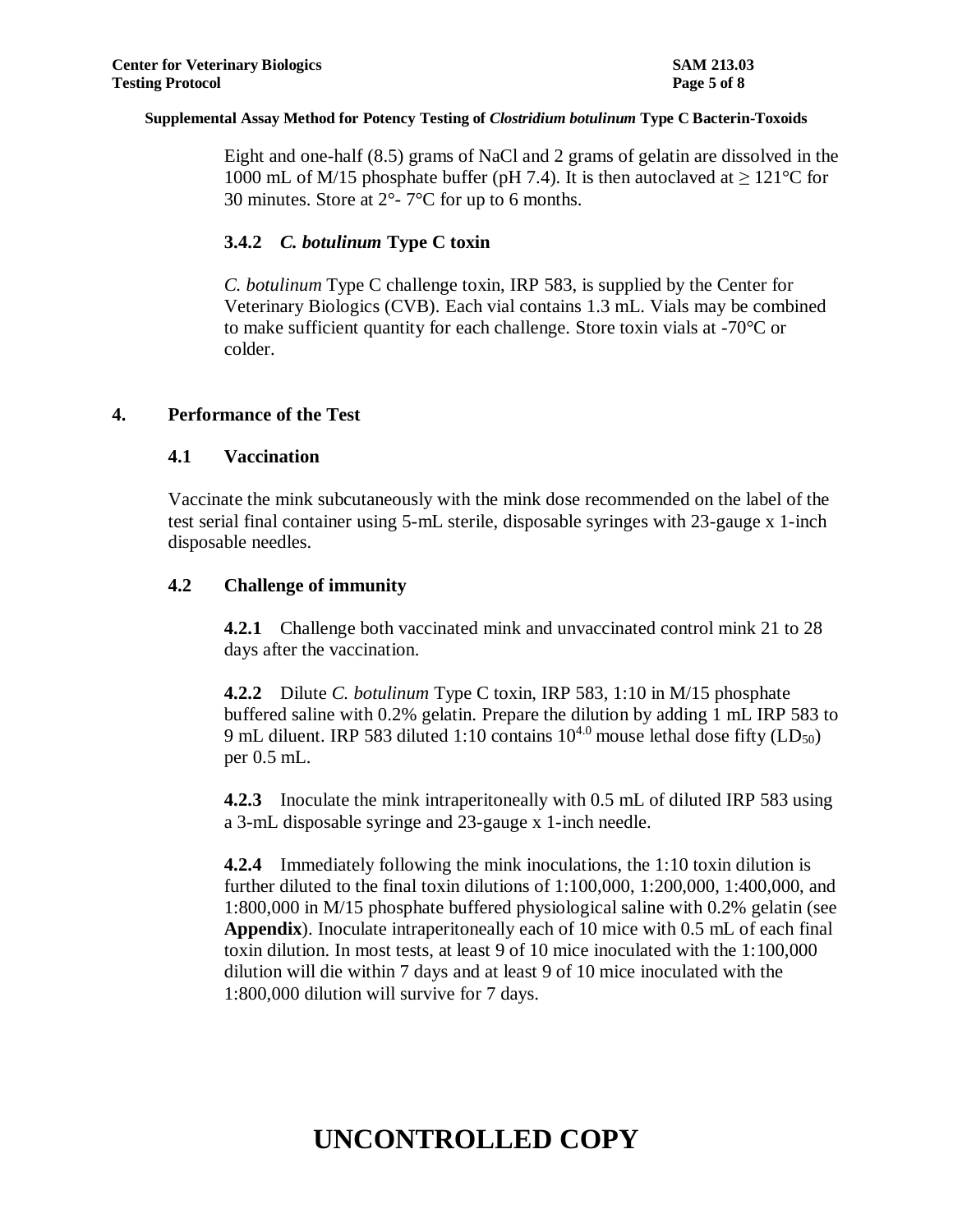#### **5. Interpretation of the Test Results**

Observe the mink for 7 days after challenge for signs of botulism and note deaths. For a valid test, the unvaccinated controls must die. If the test is valid and at least 80% of the vaccinated mink do not remain free of botulism, the serial is unsatisfactory.

**Note: Moribund animals observed exhibiting clinical signs consistent with the expected disease pathogenesis that are unable to rise or move under their own power are humanely euthanized and considered as deaths as outlined in 9 CFR 117.4.**

#### **6. Report of Test Results**

Report results of the test(s) as described by standard operating procedures.

#### **7. References**

Title 9, *Code of Federal Regulations,* part 113.110, U.S. Government Printing Office, Washington, DC.

#### **8. Summary of Revisions**

#### **Version .03**

- Section Leader and Director information have been updated.
- Toxin lot number and corresponding use dilutions have been updated throughout the document.

#### **Version .02**

This document was revised to clarify the practices currently in use at the Center for Veterinary Biologics and to provide additional detail. While no significant changes were made that impact the outcome of the test, the following changes were made to the document:

- The document number has been changed from BBSAM0213 to SAM 213.
- The Standard Requirement has been changed from 9 CFR 113.95 to 9 CFR 113.110.
- The Contact information has been updated.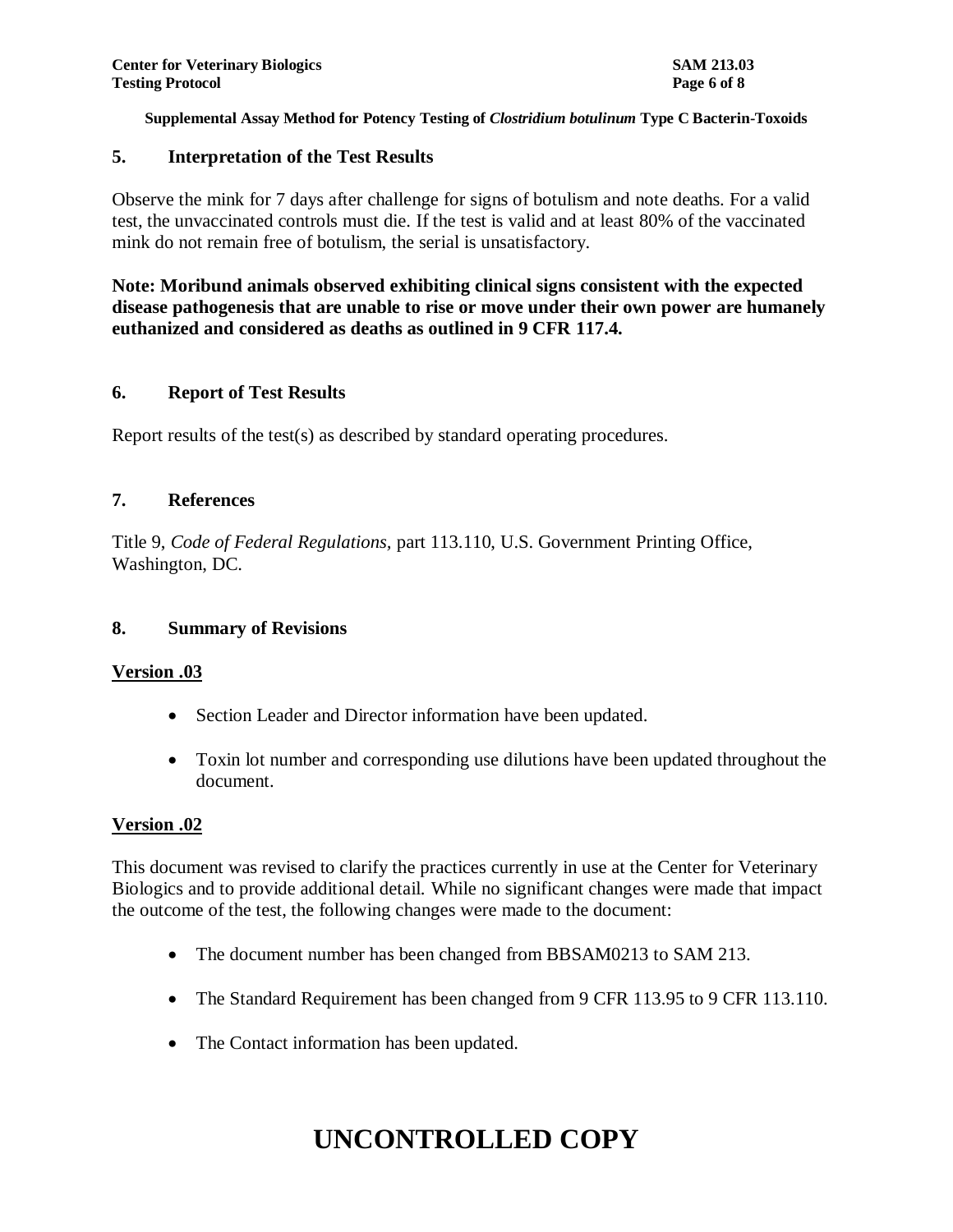- **Section 4.3** information has been moved to **Section 5.**
- Toxin lot numbers and corresponding use dilutions have been updated throughout the document.